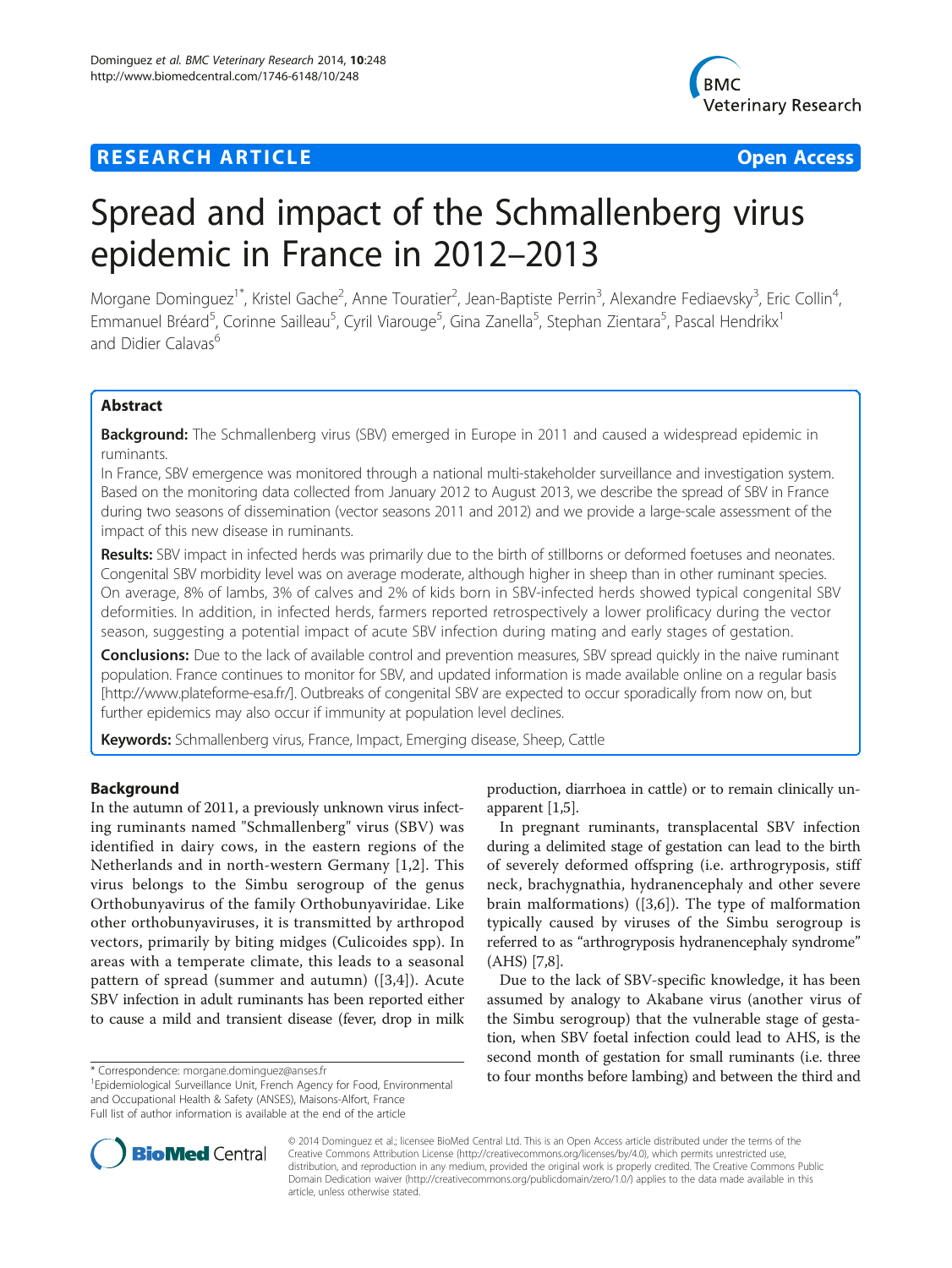<span id="page-1-0"></span>the sixth months of gestation for cattle (i.e. three to seven months before calving) [\[9-11\]](#page-9-0).

AHS in ruminant offspring due to SBV foetal infections was first reported in Europe during the winter of 2011– 2012. As of April 2013, according to the European Food Safety Agency (EFSA), SBV infections had been confirmed in about 9,000 ruminant herds across Europe, and about half of those were reported in France [[12](#page-9-0)].

We present the spatial and temporal patterns of SBV emergence in France. Additionally, we assess the impact of SBV infection within the infected herds.

# Methods

National framework for emerging animal disease surveillance Detecting and responding to disease emergence requires robust human and technical capability, capacity and resources. In France, emerging animal disease surveillance and investigation is facilitated through the French platform for epidemiological surveillance in animal health (ESA Platform), which was launched at the end of 2011 to reinforce animal disease monitoring. This platform is coordinated by the French Ministry of Agriculture and involves various animal health stakeholders: national reference laboratories of the French Agency for Food, Environmental and Occupational Health & Safety (ANSES), laboratories (ADILVA, local diagnostic laboratories), livestock organisations (GDS France, Coop de France), a veterinary organisation (SNGTV), an international research centre (Cirad), and wildlife and hunting organisations (FNC and ONCFS).

The ESA Platform is a collaboration framework aiming at improving animal health by supporting the surveillance of established diseases and ensuring the timely detection and effective monitoring and investigation of emerging diseases [[13](#page-9-0)].

#### SBV emergence surveillance and investigation system

Since December 2011, following a European alert of the emergence of AHS in ruminants due to SBV infection [[14\]](#page-9-0), the ESA Platform has been coordinating the monitoring and investigation of SBV emergence in France. At the onset of the epidemic (from January 2012), the monitoring aimed at assessing the disease situation and providing knowledge on its impact within the infected herds (Figure 1). Then, from September 2012, the level of concern about the SBV disease decreased but the monitoring was continued to keep track of trends in the epidemic (Figure [2\)](#page-2-0).

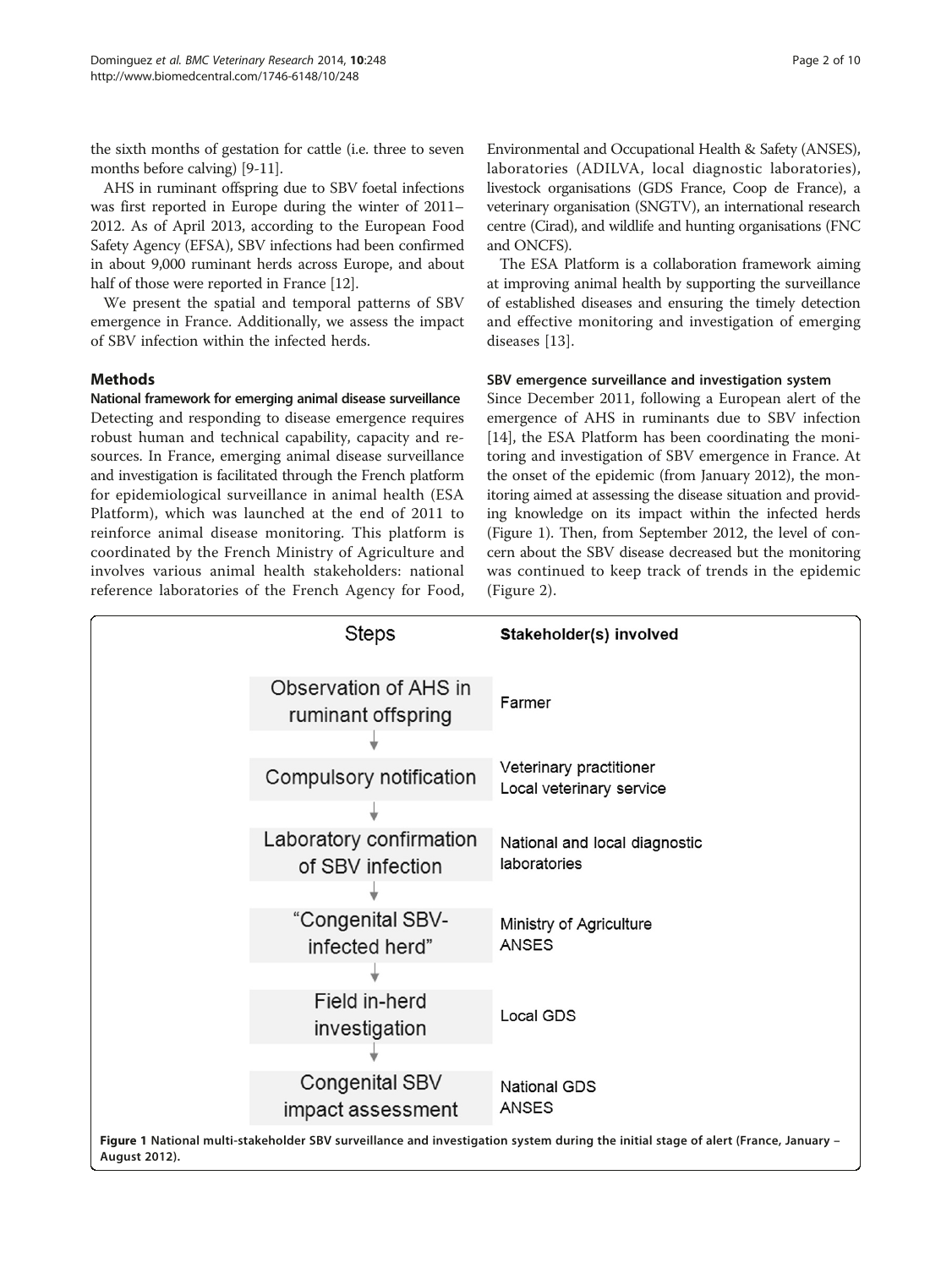<span id="page-2-0"></span>

# Initial stage - maximum level of alert: mandatory reporting of AHS in ruminants and in-herd impact investigations Surveillance of congenital SBV

A "congenital SBV-infected herd" was defined as any ruminant herd with one or more ruminant neonate(s) or foetus(es) showing AHS with a laboratory confirmation of SBV infection.

A national event-based SBV surveillance system based on the mandatory notification of clinical suspicions of AHS in ruminants, coordinated by the Ministry of Agriculture in the framework of the ESA Platform, was launched in early January 2012 to help detect a potential introduction of the virus to France. After the first detection of congenital SBV-infected herds, this surveillance was continued to further assess the spread of the disease [\[15\]](#page-9-0) (Figure [1\)](#page-1-0).

Farmers were urged to contact their veterinarian when encountering cases of ruminant neonates or foetuses showing AHS. Veterinarians reported suspected cases to the local veterinary services and collected samples for laboratory confirmation of SBV infection. The costs of the veterinarian's visit and laboratory tests were covered by the government.

SBV diagnosis was performed in national and local reference laboratories. From January to April 2012, SBV infection was confirmed by real-time reverse transcriptase polymerase chain reaction (rtRT-PCR) [[1,16](#page-9-0)], preferentially from offsprings' brain samples. Upon April 2012, ELISA kits were made available and SBV infection was confirmed by ELISA, preferentially from offsprings' blood samples collected before colostrum intake [\[17\]](#page-9-0).

The laboratory results were transmitted to the Ministry of Agriculture, which keeps records at the national level of congenital SBV-infected herds.

# In-herd impact investigations

Complementary to the surveillance, a national survey was launched to provide an estimate of the impact of the disease in congenital SBV-infected herds (Figure [1](#page-1-0)). Agents of local animal health farmers' organisations (local GDS) visited the congenital SBV-infected herds identified through the surveillance programme to investigate the impact of the disease according to a standardised investigation questionnaire.

In the herds where births were grouped (e.g. hormonal synchronisation of the oestrous cycle), the impact assessment took into account the births from the beginning of the birth period to the time when the investigation was performed. In herds where the births were not grouped (i.e. some of the beef cattle herds), the impact assessment considered births from three months before the first observation of AHS in that herd to the time when the investigation was performed. The total number of offspring born in congenital SBV affected herds over these periods was recorded by the farmer, as well as the total number of offspring showing various defects (e.g. stillborn or deformed), and among them the number of offspring showing AHS. The types of congenital deformity encountered in the defective offspring were also recorded [[18](#page-9-0)].

At the beginning of the epidemic, any congenital SBVinfected herd identified through surveillance was investigated, provided that the farmer's agreement was obtained.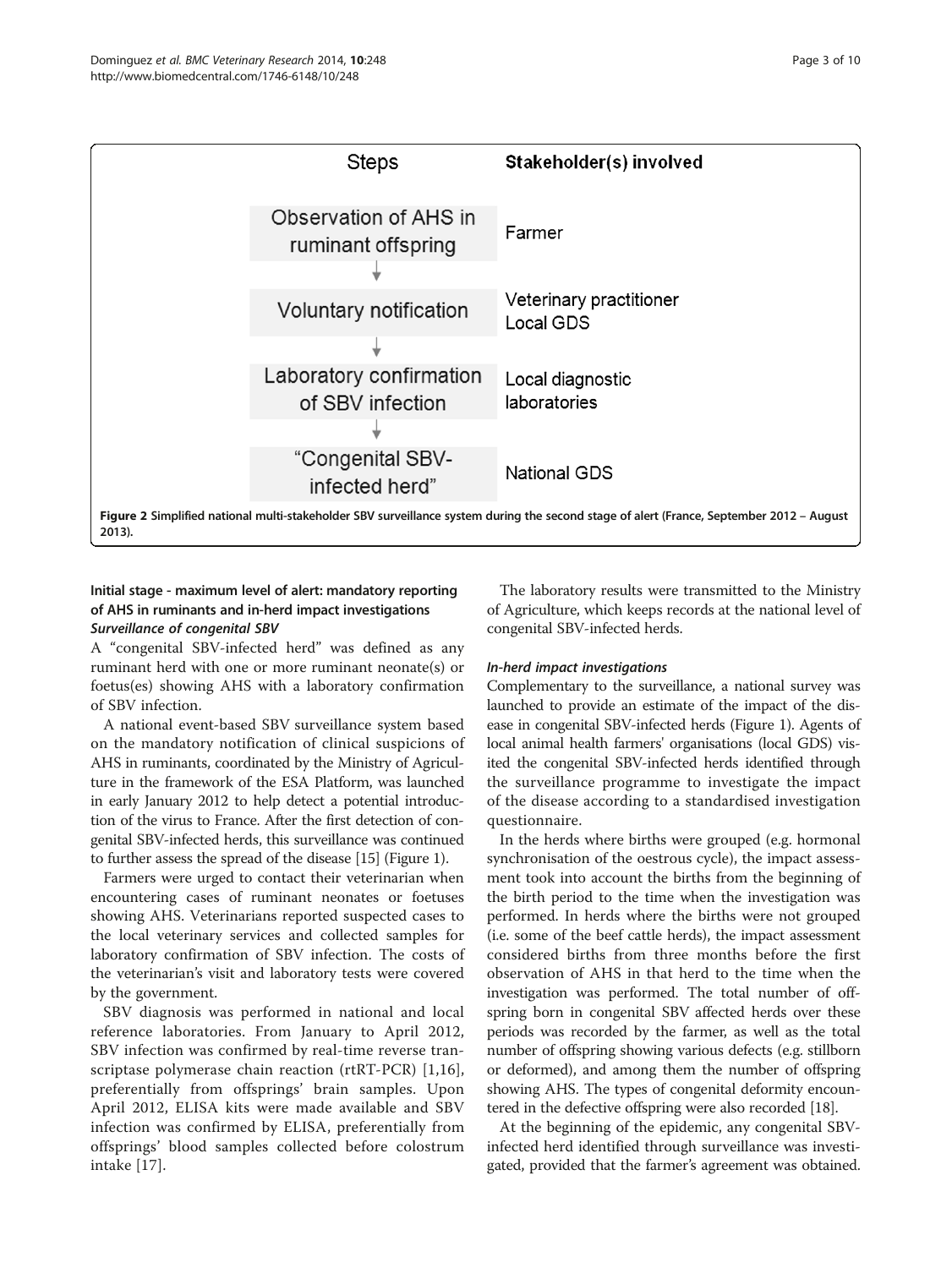Then, when more than 30 investigations had been performed for a species in a given département (French administrative unit with a mean area of 5,800  $\text{km}^2$ ), only the first in every five congenital SBV-infected herds were investigated. The investigation results were entered by the agents of the local GDS into a national web-based database. The centralised data was analysed jointly by the national animal health farmers' organisation (GDS-France) and ANSES.

# Second stage - decreased level of alert: voluntary reporting of AHS in ruminants

In spring 2012, congenital SBV was declared a non-priority disease by both the World Organization for Animal Health [[19](#page-9-0)] and the European Union, so the level of alert for SBV was lowered. Subsequently, the French Ministry of Agriculture disengaged from the coordination of SBV monitoring. From September 2012, in the framework of the ESA Platform, GDS France took over the coordination of a reduced SBV monitoring system aiming at keeping track of trends in the epidemic (Figure [2\)](#page-2-0).

Notifying clinical suspicions of AHS in ruminant neonate (s) or foetus(es) was no longer compulsory, but farmers were strongly encouraged to report any suspicion to their veterinarian. Veterinarians were then asked to report suspected cases to the local GDS and to collect samples for laboratory confirmation. The costs of the veterinarian's visit and sampling were covered by the government in the framework of the national scheme for abortion surveillance. However, unless specific local agreements had been defined, the laboratory costs for SBV confirmation were incurred by the farmers.

SBV infection was confirmed in local diagnostic laboratories, preferentially by ELISA performed on offsprings' blood samples collected before colostrum intake. The data collected by the veterinarians in the herds and the SBV laboratory results were entered by GDS agents into a national web-based database. The centralised data was analysed by GDS France.

No specific in-herd impact investigation was performed upon confirmation of infection. However, the data collected by the veterinarians when notifying the suspicion did include a description of the type of congenital deformities observed and also, in order to explore potential consequences of acute SBV infection during the early stages of gestation, a retrospective farmer's statement on the occurrence of repeated oestrus or early embryonic deaths during the previous vector season.

# Description of the spread and impact of the SBV epidemic in France in 2012–2013

To describe the spread and impact of the SBV epidemic in France in 2012–2013, we analysed the data collected from January 2012 to August 2013 through the two consecutive SBV surveillance and investigation systems. The dataset was based upon data collected from January 2012 to August 2012 through the mandatory reporting of AHS in ruminants and the impact investigation in the affected herds, and the data collected from September 2012 to August 2013 through the voluntary reporting of AHS in ruminants.

Dataset quality was checked for completeness. Duplicates were eliminated using the national herd identification numbers. Only the herds for which a laboratory confirmation for SBV infection was duly recorded were considered as congenital SBV-infected herds.

The dataset was used to compute indicators on the spread of SBV, both temporally (by calculating the number of congenital SBV-infected herds reported by month, from January 2012 to August 2013 – using the date of notification of the clinical suspicion of congenital SBV by the veterinarian), and spatially (by calculating the number of congenital SBV-infected herds reported by Region – i.e. French administrative units corresponding to level 2 of the European nomenclature of territorial units for statistics: "NUTS 2").

The dataset was also used to perform a univariate descriptive analysis of in-herd impact of congenital SBV, by calculating the median and average frequency of defective offspring.

# Results

#### Disease situation

# Number of reported congenital SBV-infected herds

From January 2012 to August 2013, 4,810 congenital SBVinfected herds were reported in France. Among these, 3,348 (70%) were cattle herds, 1,410 (29%) sheep flocks and 52 (1%) goat flocks (Table 1).

Overall, by August 2013, congenital SBV infection was reported in 1.5% of the 219,000 cattle farms in France with cows older than 24 months, 6% of the 23,000 sheep farms in France with ewes older than 12 months, and 1% of the 2,000 goat farms in France with goats older than 12 months.

|                                                 | Table 1 Number of congenital SBV-infected herds reported |
|-------------------------------------------------|----------------------------------------------------------|
| by species (France, January 2012 - August 2013) |                                                          |

| Herd species | Number of<br>herds $1,2$ | Number of congenital<br><b>SBV-infected herds</b> |
|--------------|--------------------------|---------------------------------------------------|
| Cattle       | 219,000                  | 3.348                                             |
| Sheep        | 23,000                   | 1.410                                             |
| Goat         | 2.000                    | 52                                                |
| Total        | 244.000                  | 4.810                                             |

<sup>1</sup>In France (mainland and Corsica).

 $2$ With cows older than 24 months - ewes older than 12 months - goats older than 12 months.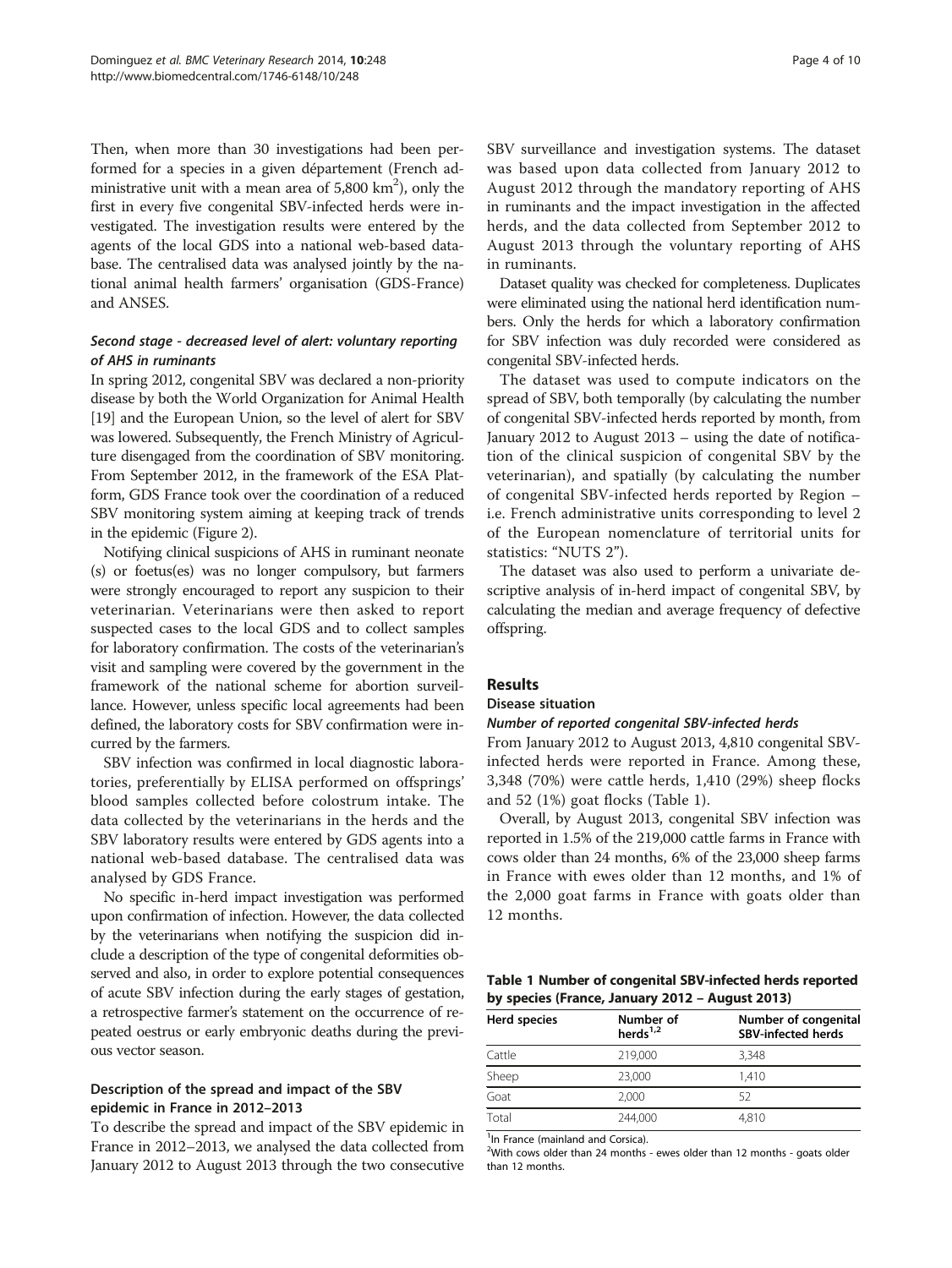<span id="page-4-0"></span>

# Temporal patterns of spread

The first cases of congenital SBV were confirmed in northeastern France in late January 2012 in lambs that were born in early January. The first cases of congenital SBV reported in goat kids were born in mid-January and the first cases reported in calves were born in late January.

The number of new reports of congenital SBV-infected herds per month evolved over two epidemic waves (Figures 3 and 4). For small ruminants, the first wave of congenital SBV peaked in February 2012 (with over 600 new infected herds reported that month), and then declined rapidly (Figure 3). For cattle, the first wave peaked in May 2012 (with about 600 new infected herds reported that month) and then declined gradually (Figure 4).

The second epidemic wave of congenital SBV began and peaked about four months earlier than the first: the

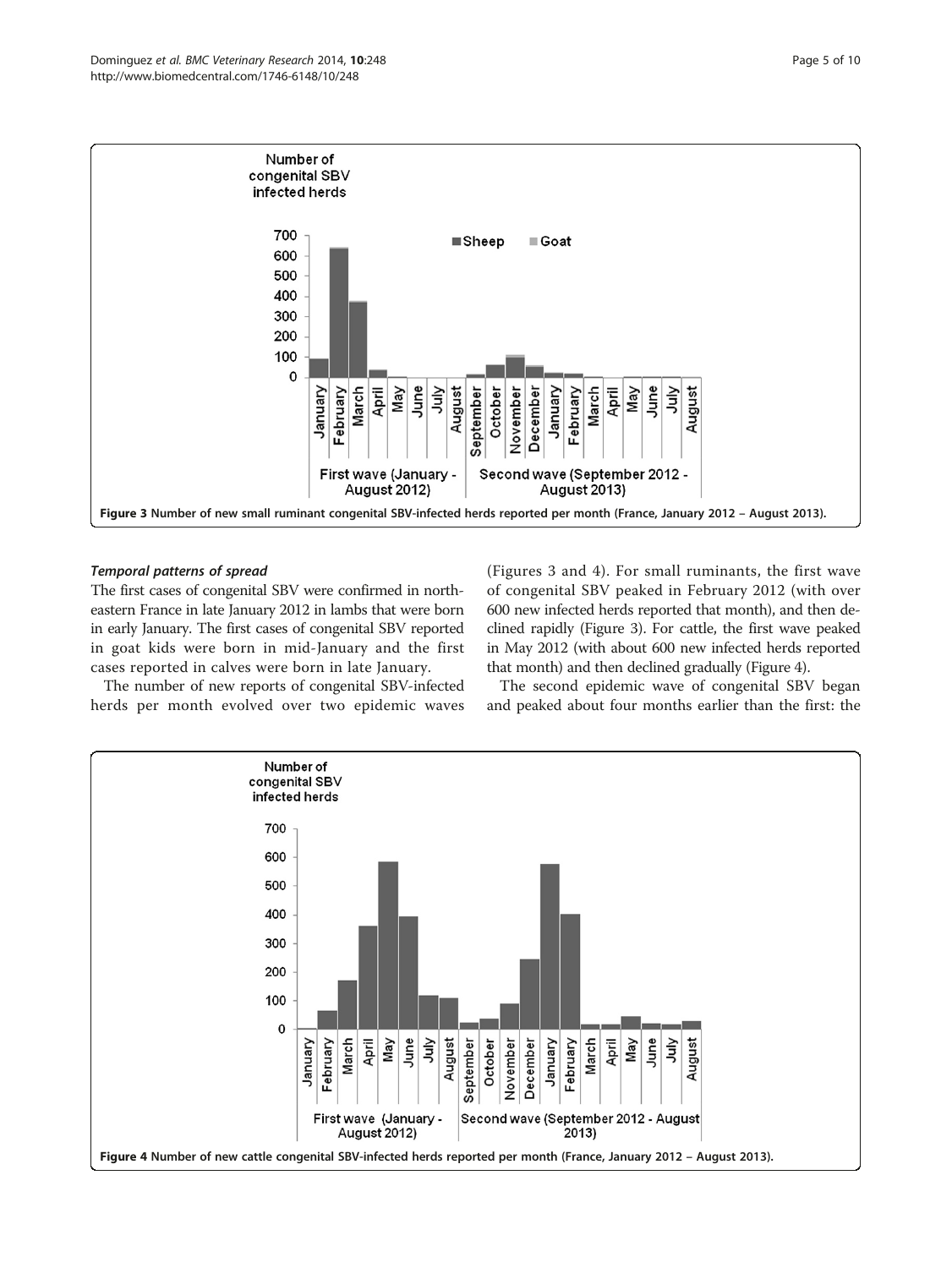earliest cases were confirmed in cattle and small ruminants in September 2012 (compared to January for the first wave), and the peak was reached in November for small ruminants (compared to February for the first wave), and in January 2013 for cattle (compared to May for the first wave) (Figures [3](#page-4-0) and [4\)](#page-4-0).

The two waves of congenital SBV began at the same period for the different ruminant species (i.e. first wave: January 2012; second wave: September 2012). However, the peak occurred about three months later in cattle than in small ruminants (i.e. first wave: May vs February respectively; second wave: January vs November respectively).

# Spatial patterns of spread

SBV spread rapidly over France from the initial northeastern area of detection. All of the regions but two (Provence-Alpes-Côte d'Azur in south-eastern France and Corsica) were affected during the first wave (Figure 5). The magnitude of the outbreak resulting from the first wave was however much greater in north-eastern France, where about 85% of the reported congenital SBV-infected herds were located (Figure [6\)](#page-6-0).

During the second wave, SBV spread further, and outbreaks were reported throughout France, including Corsica (Figure 5). The magnitude of the outbreak resulting from the second wave was much greater in western and southern areas, where about 80% of the reported infected herds were located (Figure [6](#page-6-0)).

#### Impact assessment

#### In-herd congenital SBV morbidity rate

In-herd impact investigations were performed in over a thousand congenital SBV-infected herds from January to August 2012: 510 infected cattle herds, 612 infected sheep flocks and 12 infected goat herds were investigated, accounting respectively for 23%, 48% and 60% of the infected herds reported during this period.

The median frequency of offspring defects (stillborn, or severely deformed) in the congenital SBV-infected herds was significantly higher in lambs than in calves (Wilcoxon test;  $p = 10^{-16}$ ) or kids (Wilcoxon test;  $p = 10^{-16}$ ). On average, 8% of the lambs, 3% of the calves and 2% of the kids that were born in the congenital SBV-infected herds showed typical SBV deformities (Table [2\)](#page-6-0). For a given species, there was a significant variability in the morbidity rate between herds.

#### Deformities observed in the congenital SBV-infected herds

The average frequency of deformities was documented in almost 3,000 reported congenital SBV-infected herds from January 2012 to August 2013. For all of the ruminant species, arthrogryposis was the most frequent sign reported in the congenital SBV-infected herds, followed by malformations of the vertebral column (e.g. stiff neck, scoliosis, kyphosis) (Figure [7](#page-7-0)). Arthrogryposis, which was observed in 94% of the infected sheep flocks, 82% of the infected cattle herds, and 81% of the infected goat flocks, appears to be a sensitive criterion on which to form a clinical suspicion of congenital SBV disease in ruminants.

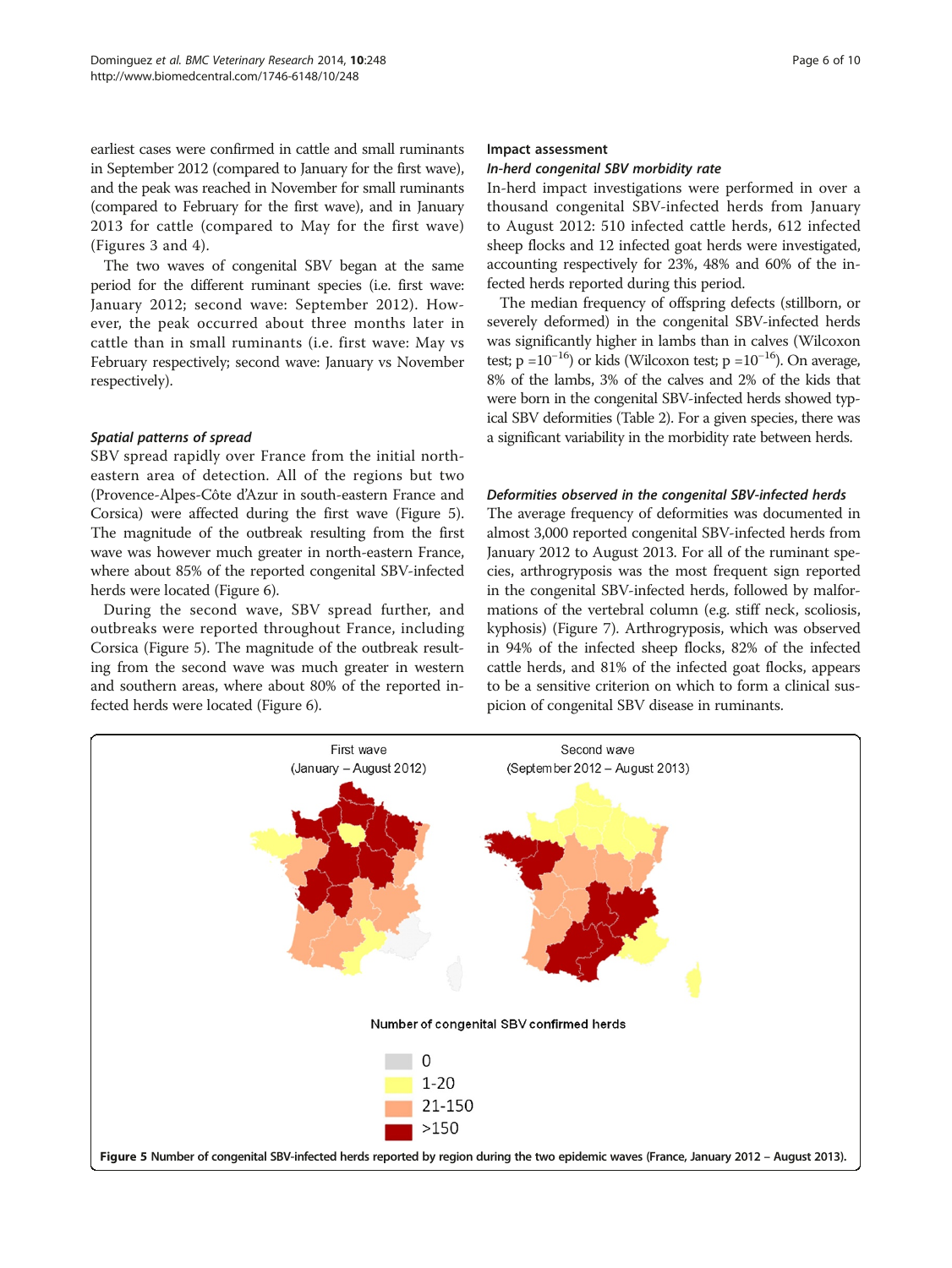<span id="page-6-0"></span>

# Acute SBV infection & early stages of gestation

Retrospective farmers' statements on the unusual occurrence of repeated oestrus or early embryonic deaths during the 2012 vector season were obtained in 99% of the congenital SBV-infected herds reported from September 2012 to August 2013. Overall, about 30% of the farmers stated that during the 2012 vector season they had noticed more repeated oestrus or early embryonic deaths than usual (Table [3](#page-7-0)). This reported frequency was significantly

higher in goat and sheep flocks (44% and 35% respectively) than in cattle herds  $(26%)$  (Fisher exact test;  $p = 0.04$  and p = 0.02 respectively). In the SBV-infected herds where more frequent repeated oestrus or early embryonic deaths than usual had been noticed during the 2012 vector season, farmers were able to give an estimate of the proportion of females that had been affected: on average, this was 27% of the females in sheep flocks, 15% in cattle herds and 13% in goat flocks.

Table 2 Congenital SBV morbidity in ruminant offspring in reported infected herds (France, January-August 2012, N = 1,011 herds)

| Offspring | Offspring born in congenital<br><b>SBV-infected herds</b><br>Number (N) | Dead or deformed offspring |                       |             | <b>Offspring showing AHS</b> |               |                       |            |         |
|-----------|-------------------------------------------------------------------------|----------------------------|-----------------------|-------------|------------------------------|---------------|-----------------------|------------|---------|
| species   |                                                                         | <b>Number</b><br>(n1)      | Frequency (n1 over N) |             |                              | <b>Number</b> | Frequency (n2 over N) |            |         |
|           |                                                                         |                            | Median (%)            | Mean $(% )$ | Std dev                      | (n2)          | Median (%)            | Mean $(%)$ | Std dev |
| Calves    | 16.338                                                                  | .157                       |                       |             | 18.4                         | 480           | 3.3                   | 2.9        | 13.0    |
| Lambs     | 118.694                                                                 | 18.655                     | 14.0                  | 15.7        | 30.4                         | 9.311         | 6.7                   | 7.8        | 1.8     |
| Kids      | 937                                                                     | 45                         | 6.6                   | 4.8         | 275                          | 16            | 63                    |            | 2.6     |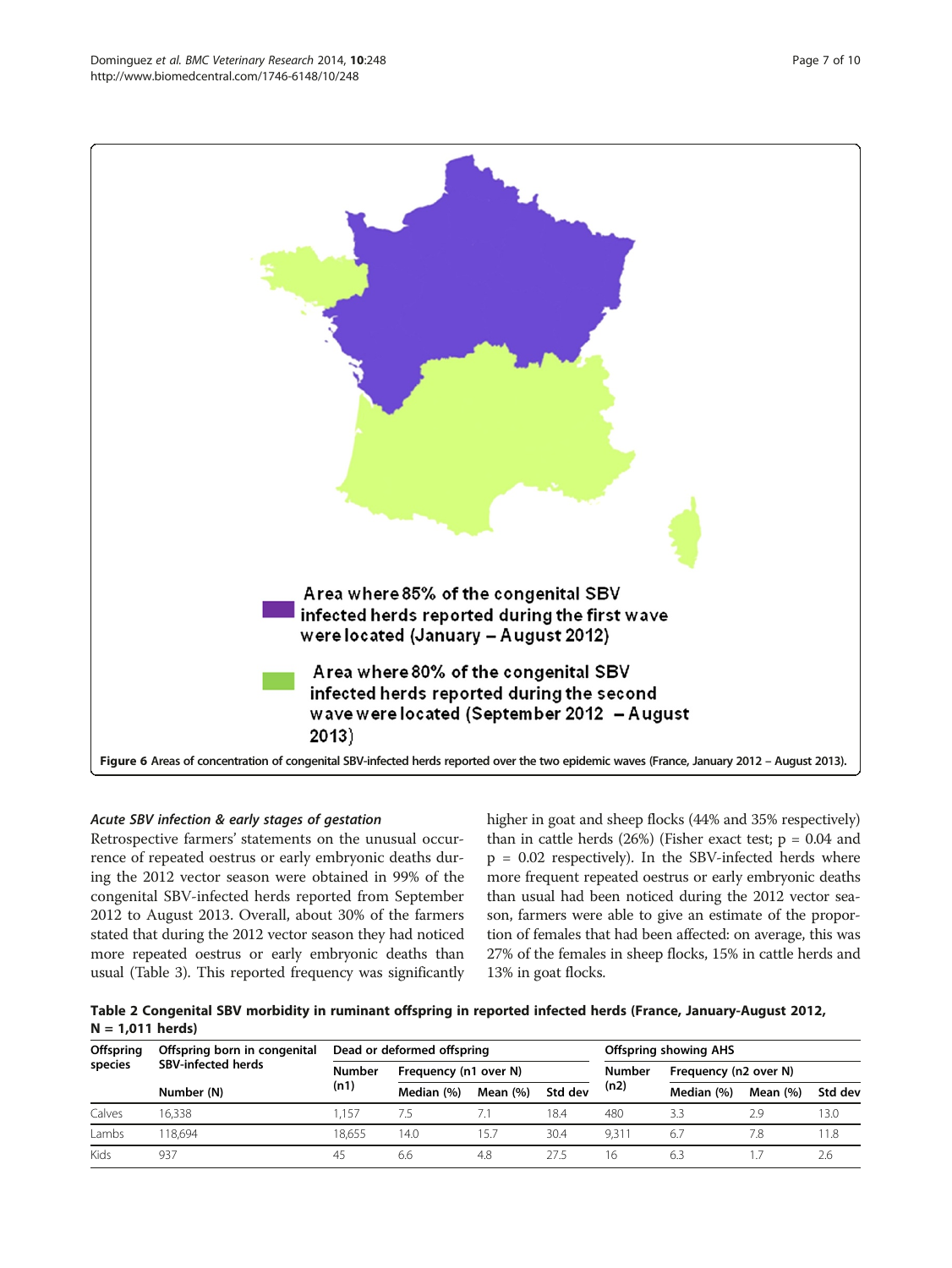<span id="page-7-0"></span>

# **Discussion**

Congenital SBV emerged in France during the winter of 2011–2012. A national multi-stakeholder surveillance and investigation system was promptly implemented to monitor the spread of this new disease, and assess its impact in ruminant herds. Field data collected from January 2012 to August 2013 showed that SBV spread rapidly throughout the country and that congenital SBV morbidity levels were generally moderate.

# Spread of SBV epidemic

# Number of reported outbreaks

The number of outbreaks of congenital SBV reported through surveillance provides important indications about trends in the SBV epidemic but does not provide an accurate estimate of the number of herds that were actually infected by SBV, as some of the SBV-infected herds were either not detected (i.e. infection of non-pregnant ruminants, infection of pregnant ruminants that were not in the susceptible stage of gestation) or not reported. Moreover, under-reporting of congenital SBV may have increased from September 2012 onwards since SBV was no longer a notifiable disease in France, and costs of laboratory analysis for confirmation were sometimes incurred by the farmers.

### Table 3 Congenital SBV-infected herds where farmers retrospectively reported more frequent repeated oestrus or early embryonic deaths during the 2012 vector season (France, September 2012 - August 2013, N =1,812 herds)

| <b>Species</b> | Number of congenital<br><b>SBV-infected herds</b> | Number of herds with more<br>frequent repeated oestrus or<br>early embryonic deaths |    |  |
|----------------|---------------------------------------------------|-------------------------------------------------------------------------------------|----|--|
|                | N                                                 | n                                                                                   | %  |  |
| Cattle         | 1.509                                             | 390                                                                                 | 26 |  |
| Sheep          | 271                                               | 95                                                                                  | 35 |  |
| Goat           | 32                                                | 14                                                                                  |    |  |

#### Temporal patterns of spread

Extrapolation of the estimated dates of foetal infection from the dates of birth would indicate that the first reported cases of congenital SBV in France in small ruminants in January 2012 must have resulted from infections that occurred in September or October 2011, while the first reported cases in calves in January 2012 must have resulted from infections from June to October 2011. This suggests that the circulation of SBV in France started in October 2011, at the latest. On the other hand, retrospective serosurveys carried out in two French departments (Meurthe-et-Moselle in north-eastern France where congenital SBV cases were first confirmed in January 2012, and Manche in north-western France where congenital SBV cases were first confirmed in February 2012) showed that SBV was circulating in these departments in October 2011, while the virus was not detected from serum samples collected in August or September 2011 [[20\]](#page-9-0). All together, these data suggest that SBV was not present in France before September 2011.

The seasonality in the number of reported congenital SBV-infected herds is consistent with the seasonality in midge vector activity: each wave of congenital SBV corresponds to cases of congenital SBV resulting from foetal infections that occurred during the previous vector season. The two waves of congenital SBV started approximately at the same period for cattle and small ruminants. This observation is consistent with the minimal interval between foetal infection and birth, which is estimated to be similar for the different ruminant species (three months). It is however noticeable that the epidemic peaked three months later in cattle than in small ruminants, which is due to the longer gestation period and the longer time period during which transplacental infection can lead to foetal damage. The second epidemic wave of congenital SBV began and peaked about four months earlier than the first wave, probably due to an earlier onset of viral circulation in the vector season in 2012 (spring) than in 2011 (autumn).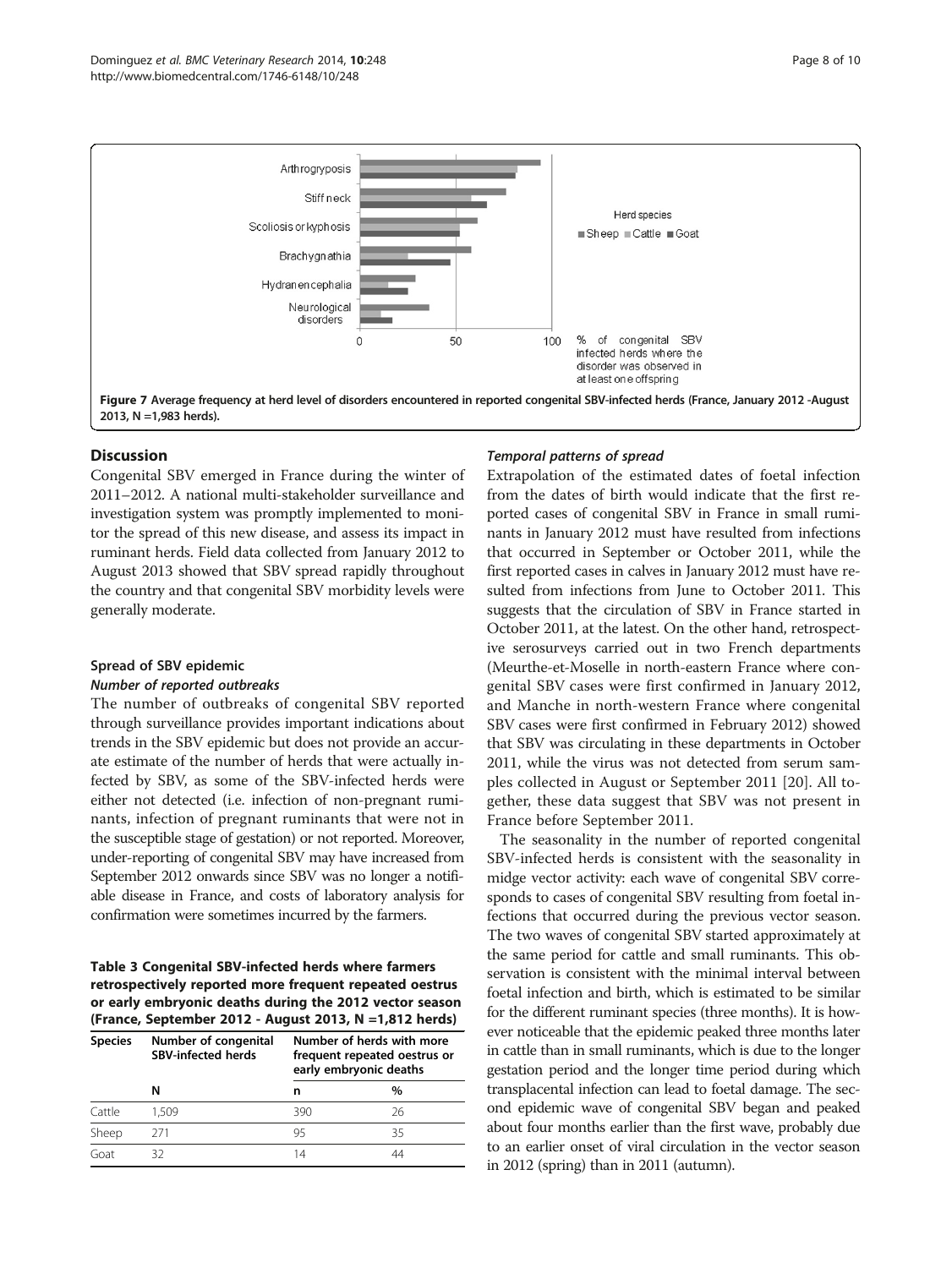#### Spatial patterns of spread

The spatial distribution of congenital SBV incidence rates cannot be assessed through surveillance, due on the one hand to the underestimation of the number of infected herds, and on the other hand to the lack of knowledge of the number of susceptible herds (i.e. with pregnant ruminants in the susceptible stage of gestation). However, congenital SBV surveillance data still provide valuable information on the trends of the epidemic's spread. The findings indicate that the virus spread rapidly across northeastern France during the first wave. Consistently, serosurveys conducted during the spring of 2012 indicated that SBV within-herd seroprevalence was high in north-eastern France [\[21](#page-9-0)]. In that area, outbreaks of congenital SBV were reported rather sporadically during the second wave. Numerous infected herds were identified in southern and western parts of the territory during the second wave. Providing that SBV infection results in long-term protective immunity [\[12\]](#page-9-0), and despite considerable uncertainty concerning the level of immunity at the population level in the infected areas, the epidemic peak of congenital SBV seems behind us, even if sporadic outbreaks of congenital SBV resulting from the infection of previously unexposed animals are still being reported during the third epidemic wave. As of the 15th of August 2014, 108 congenital SBVinfected herds had been reported throughout France since the first of September 2013 during surveillance of the third wave [\[22](#page-9-0)]. Comparatively, 2,976 congenital SBV-infected herd were reported during thefirst wave, and 1,834 during the second wave.

#### SBV impact assessment

In the infected herds, SBV impacts were primarily due to the birth of stillborns or deformed foetuses and neonates. While all of the abortions or stillbirths observed in the infected herds might not have been due to SBV infection, congenital deformities known to be fairly specific manifestations of SBV congenital infection represent a valuable indicator of SBV impact (even if the imputability of SBV virus in the occurrence of the disorders or deformities reported has not been ascertained). On average, 8% of the lambs, 3% of the calves and 2% of the kids born in SBVinfected herds showed SBV-typical deformities (AHS)s. This provides a rough estimate of the direct impact of SBV virus infection, although it should be noted that this is only based on farmers' statements, and a potential information bias cannot be ruled out.

Such a large scale impact study is so far unique in Europe. Our estimate of the median morbidity rate in offspring is consistent with the results of smaller-scale studies carried out in Belgium [[23](#page-9-0)]. For a given ruminant species, there is great variability in the morbidity rate of congenital SBV that could be influenced by within-herd seroprevalence, husbandry and reproduction practices, etc., as shown elsewhere [[2\]](#page-9-0).

Although the direct impact of acute SBV infection on adult ruminants has so far been considered as minor, some farmers reported decreases in reproductive capability in the infected herds during the previous vector season, suggesting a potential impact of acute SBV infection on reproduction performance (increased proportion of females returning to oestrus and increased proportion of non-pregnant females), presumably due to foetal death caused by SBV infection of naive females in early stages of gestation. Such observations were also reported by farmers in the Netherlands [\[24](#page-9-0)] and Belgium [\[25\]](#page-9-0). Specific studies are planned to further explore the impact of SBV infection during the early stages of gestation and to assess whether the reproductive capability is durably damaged.

#### Monitoring an emerging disease situation

About half of the SBV outbreaks reported at the European level as of April 2013 were located in France [[12](#page-9-0)]. That does not imply that the disease incidence has been higher in France than in neighbouring countries, but may rather result from the surveillance of the epidemic spread in France, which has greatly benefited from the quality of collaboration across sectors in the framework of the ESA Platform. Indeed, in the context of SBV emergence, the ESA Platform proved to be a valuable tool for enhancing stakeholder coordination, building synergy between disciplines and sectors, and relaying surveillance efforts over time to make it sustainable.

#### Conclusion

SBV rapidly spread across France upon its emergence in the autumn of 2011. After two seasons of SBV circulation, all the regions had been infected. France continues to monitor congenital SBV outbreaks, and updated information is made available online on a regular basis [\[http://](http://www.plateforme-esa.fr/) [www.plateforme-esa.fr/\]](http://www.plateforme-esa.fr/). Outbreaks of congenital SBV may occur sporadically from now on, unless further epidemics occur if the immunity at population level declines.

#### Animal ethics

Our work did not include any experimental research on animals. Data was collected on the farms only if the farmer's agreement (informed consent) had been obtained.

#### Competing interests

The authors declare that they have no competing interests.

#### Authors' contributions

MD contributed to the definition of the surveillance protocol and the impact study protocol, participated in the coordination of the national multistakeholder surveillance and investigation system, analyzed the data and drafted the manuscript. KG contributed to the definition of the surveillance protocol and the impact study protocol, contributed to the coordination of the national multi-stakeholder surveillance and investigation system, coordinated